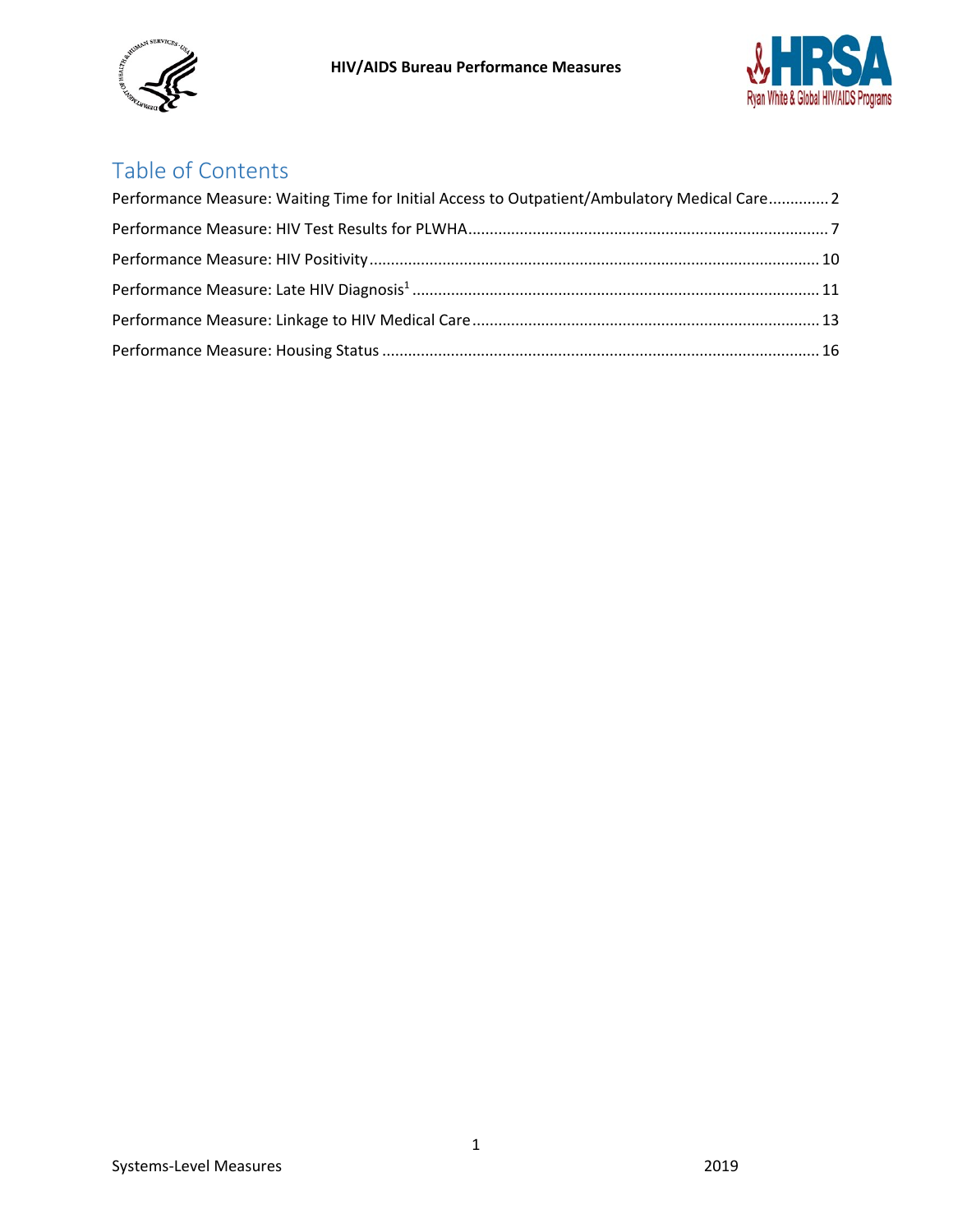



# <span id="page-1-0"></span>**Performance Measure: Waiting Time for Initial Access to Outpatient/Ambulatory Medical Care**

### **National Quality Forum #:** None

**Description:** Percent of Ryan White Program-funded outpatient/ambulatory care organizations in the system/network with a waiting time of 15 or fewer business days for a Ryan White Program-eligible patient to receive an appointment to enroll in outpatient/ambulatory medical care1

**Numerator:** Number of Ryan White Program-funded outpatient/ambulatory medical care organizations in the system/network with a waiting time of 15 or fewer business days for a Ryan White Program-eligible patient to receive an appointment to enroll in outpatient/ambulatory medical care $1$ 

**Denominator:** Number of Ryan White Program- funded outpatient/ambulatory medical care organizations in the system/network at a specific point in time in the measurement year

### **Exclusions:** None

### **Data Elements:**

### *For each agency:*

- 1. Is the organization funded by the Ryan White Program to provide outpatient/ambulatory medical care? (Y/N)
	- a. In how many business days is the third next available appointment for a Ryan White Program-eligible patient to enroll in outpatient/ambulatory medical care at this organization?
		- i. Is the third next available appointment  $<$  15 business days? (Y/N)

### *For the system:*

- 1. How many outpatient/ambulatory medical care organizations are funded by the Ryan White Program to provide outpatient/ambulatory medical care?
	- a. Of those organizations, how many have < 15 business days for the third next available appointment to enroll in outpatient/ambulatory medical care?

**Data Sources:** Data reported to the system/network grantee at a common point in time on a quarterly basis by each of the organizations in the system/network that provides outpatient/ambulatory medical care using a standardized methodology. (See example below.)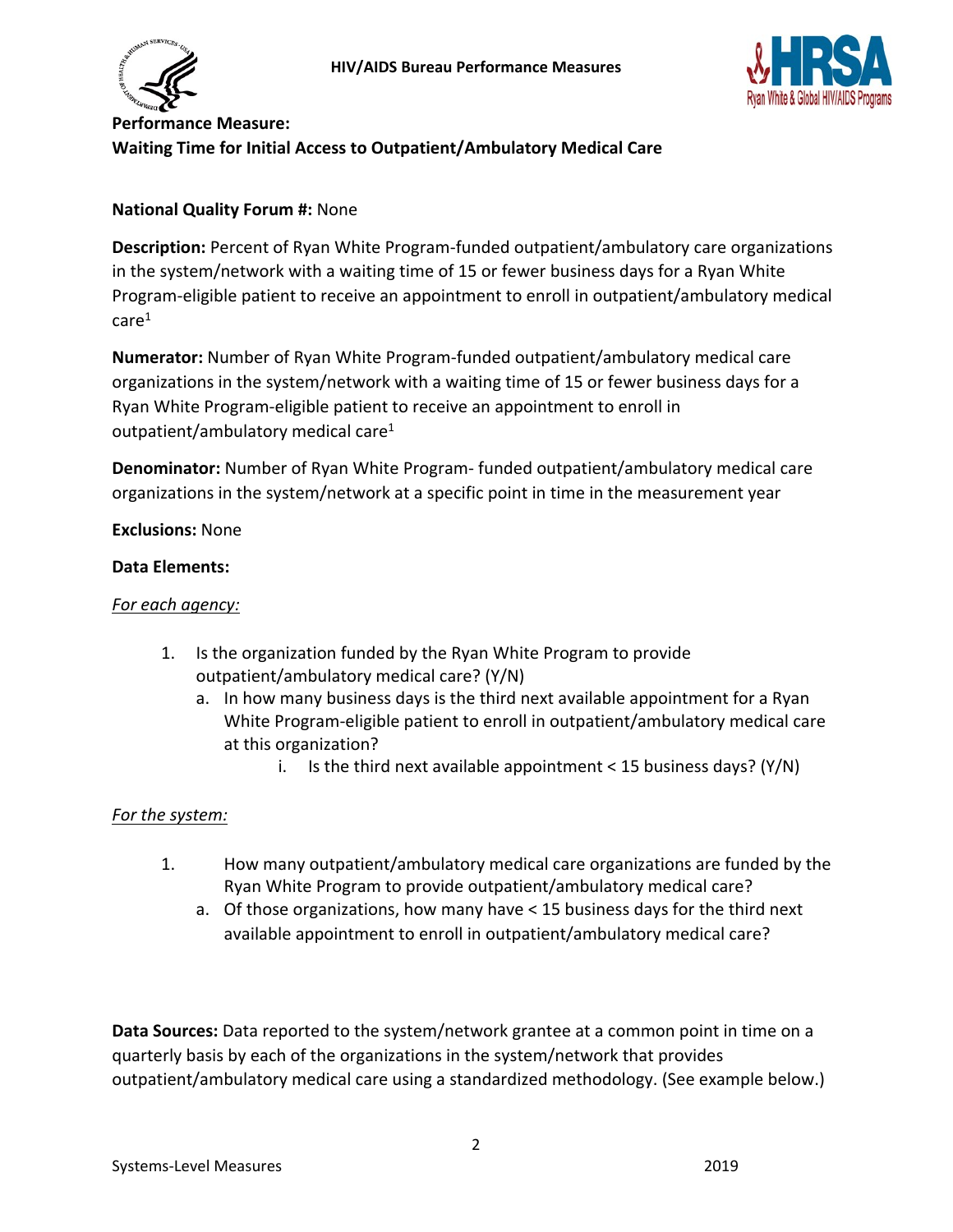



System A, which has six (6) outpatient medical care programs, decided to implement this measure on a quarterly basis. A point in time survey was scheduled to be conducted by telephone on the last Tuesday of the quarter. (Other methods of data collection, such as an online survey, e-mail, or fax may be used to collect data at the point in time by the system.) On the designated morning, the System A administrative staff calls each outpatient program and asks the following question: "What are your three next available appointments for an individual who is seeking to enroll in outpatient/ambulatory medical care for his/her HIV disease at your clinic?"

After data is collected from each of the agencies, the waiting time (number of business days from the date of data collection to the appointment date) are calculated for the third next available appointment. Those which are fifteen business days or fewer are identified and are counted as the numerator; while the denominator is the total number of ambulatory outpatient medical care providers in the system.

# **Results of System A Point in Time Survey:**

Date of data collection: September 14, 2018 (N=6)

Agency 1: The 1<sup>st</sup> available appointment was on 9/14/2018 the wait time was 0 (zero) days. The 2nd available appointment was scheduled on 9/23/18 and with a wait time of 7 days. The 3<sup>rd</sup> available appointment was 10/15/18 and with a wait time of 23 days. The appointments on 9/14/2018 and 9/23/2018 were within the 15 day appointment window. All of the appointments except for the 10/15/2018 appointment meet the standard of patients having a waiting time of 15 business days or less to receive an appointment to enroll in ambulatory/outpatient care.

**Agency 2:** The 1<sup>st</sup> available appointment was 9/14/2018 the wait time was 0 (zero) days. The  $2<sup>nd</sup>$  available appointment was also  $9/14/2018*$  the wait time for the appointment is the same as the 1<sup>st</sup> appointment, 0 (zero) days. The 3<sup>rd</sup> available appointment is also  $9/14/2018$ , with a wait time of 0 (zero) days. All of the appointments are compliant with the measure regarding a patient having a wait time of 15 business days or less to receive an appointment to enroll in ambulatory/outpatient care.

Agency 3: The 1<sup>st</sup> available appointment was 11/24/2018, with a wait time of 50 days. The 2<sup>nd</sup> available appointment was  $12/15/2018$ , with a wait time of 64 days. The 3<sup>rd</sup> available appointment was 1/19/2019, with a wait time of 88 days. None of the appointments met the criteria of a patient receiving an appointment within 15 business days or less for an eligible patient to receive an appointment to enroll in ambulatory/outpatient medical care.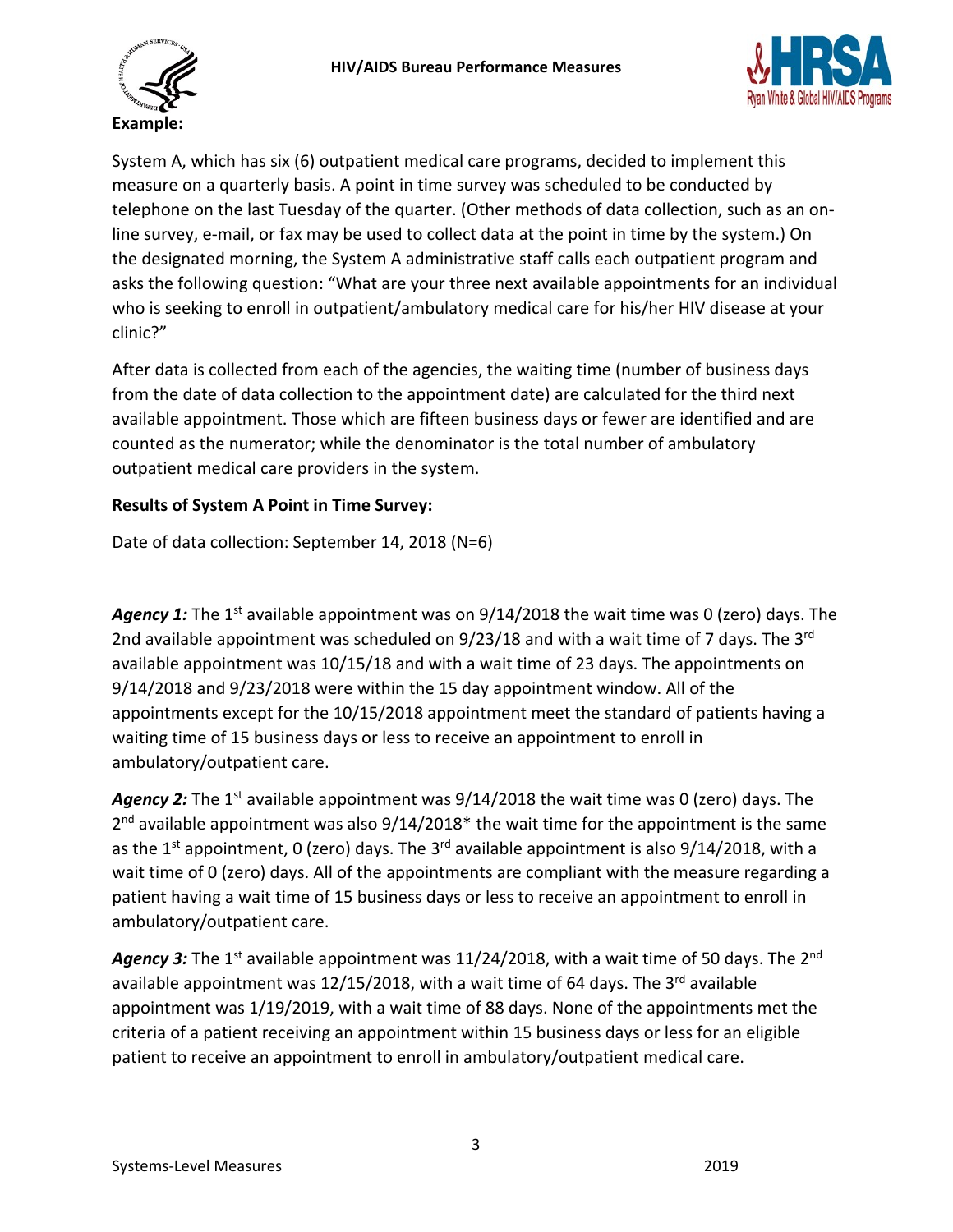



Agency 4: The 1<sup>st</sup> available appointment was 9/21/2018 the wait time was 5 days. The 2<sup>nd</sup> available appointment was  $9/21/2018$ , the wait time was also 5 days. The 3<sup>rd</sup> available appointment was also 9/21/2018, the wait time was 5 days. All of the appointments are compliant with the measure regarding a patient having a wait time of 15 business days or less to receive an appointment to enroll in ambulatory/outpatient care.

Agency 5: The 1<sup>st</sup> appointment was None. The 2<sup>nd</sup> available appointment was None. The 3<sup>rd</sup> available appointment was None. None of the patients were seen because the agency was not accepting new patients at the time.

Agency 6: The 1<sup>st</sup> appointment was 9/14/2018, with a wait time of 0 (zero) days. The 2<sup>nd</sup> available appointment was  $9/17/2018$ , with a wait time of 3 days. The 3<sup>rd</sup> available appointment was 9/20/2018, with a wait time of 4 days. All of the appointments are compliant with the measure regarding a patient having a wait time of 15 days business days or less to receive an appointment to enroll in ambulatory/outpatient care.

\*Note: Different appointment times on the same day counts as separate appointment times.

 Using the data collected, the performance measure is calculated by identifying the number of agencies that indicate that their third next available appointment is within 15 or fewer business days. In the example above, three of the agencies meet this criteria (Agencies 2, 4 and 6) and three (Agencies 1, 3 and 5) do not. Even though Agency 5 is closed to new patients, they are still included. The numerator is 3 and the denominator is 6. The percent of Ryan White Programfunded outpatient/ambulatory medical care organizations in the system/network with a waiting time of 15 or fewer business days for a Ryan White Program-eligible patient to receive an appointment to enroll in outpatient/ambulatory medical care at this point in time is 50%. (Calculated by dividing the numerator by the denominator:  $(3\div 6) \times 100 = 50\%)$ 

In addition to determining the rate of achievement of the performance measure, the average number of days until the third next available appointment across the system/network can also be calculated: Add the number of days for the third next available appointments (in this example the sum is 121 days) and then divide by the number of agencies in the system who report an available appointment (in this example the number is 5). The average number of days for the third next available appointment in the system/network reported on the date of data collection is 24.2 days. (Note: In this example Agency 5 reports that it is not accepting new patients—no appointments are available. This agency should still be included in the denominator for the calculation of the performance measure rate [Example 1] but it should not be included in the denominator for the calculation of the average number of days [Example 2].)

The numbers below depicts the percentage of agencies meeting the performance measure over three quarters.

# *Example***: Performance measure rates for Quarters 1 through 3 are listed below:**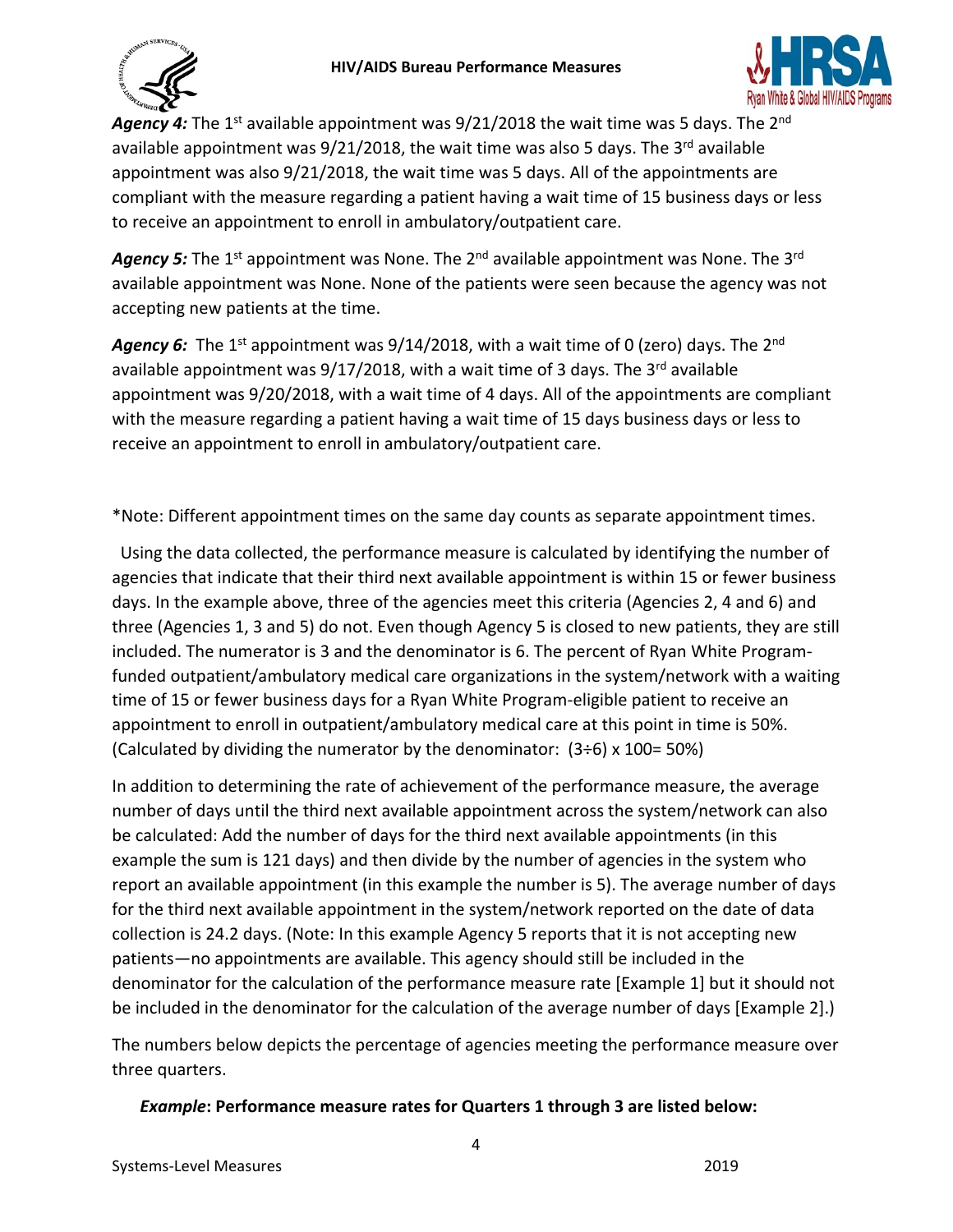



- Quarter 1= 52%
- Quarter 2= 72%
- Quarter 3= 50%

### **National Goals, Target, or Benchmarks for Comparison:** None

### **Outcome Measures for Consideration:**

- Percent of patients who are retained in outpatient/ambulatory medical care in the measurement year
- Percent of patients diagnosed with Pneumocystis jiroveci (PCP) in the measurement year

### **Basis for Selection:**

This measure addresses the importance of access to health care for Ryan White Program eligible patients. Improving "access to healthcare is important to the quality of healthcare outcomes. Patients who can promptly schedule appointments with their healthcare providers will have higher satisfaction, will likely return to work sooner, and may well have better medical outcomes." <sup>2</sup> A study of the characteristics of scheduled new HIV+ patients who failed to attend their initial visit found that in addition to patient characteristics (younger age, black race, and public insurance), "longer waiting time from the call to schedule a new patient visit to the appointment date was associated with failure to establish care." 3

### **U. S. Public Health Service Guidelines:** None

### **References/Notes:**

 $1$  The type of visit for patient enrollment in outpatient/ambulatory medical care can be determined by each outpatient/ambulatory medical care provider in the system/network, but should be consistently defined at each data collection point. The type of appointment scheduled to enroll in outpatient/ambulatory medical care may vary among agencies within the system/network. For example, at one agency, to enroll in care, a new patient may first have an appointment to have routine laboratory tests and an initial health history taken by a nurse to then be followed by a subsequent appointment with a provider with prescribing privileges at the agency (i.e., MD, PA, NP). While at another agency, a new patient may first have an appointment with physician. Other examples of types of appointments to enroll in outpatient/ambulatory medical care may include an initial appointment with a case manager, social worker, patient navigator, peer advocate, clergy, or other designated staff.

 $<sup>2</sup>$  [N](http://www.flexmls.com/cgi-bin/mainmenu.cgi?cmd=url+other/run_public_link.html&public_link_tech_id=1amtzny3ht76&s=7&id=2&san=90699&cid=1)ational Quality Measures Clearinghouse, "Access: time to third next available appointment</sup> for an office visit". [https://innovations.ahrq.gov/qualitytools/national-quality-measures](https://innovations.ahrq.gov/qualitytools/national-quality-measures-clearinghouse-nqmc)[clearinghouse-nqmc](https://innovations.ahrq.gov/qualitytools/national-quality-measures-clearinghouse-nqmc) Available online. Accessed April 2019.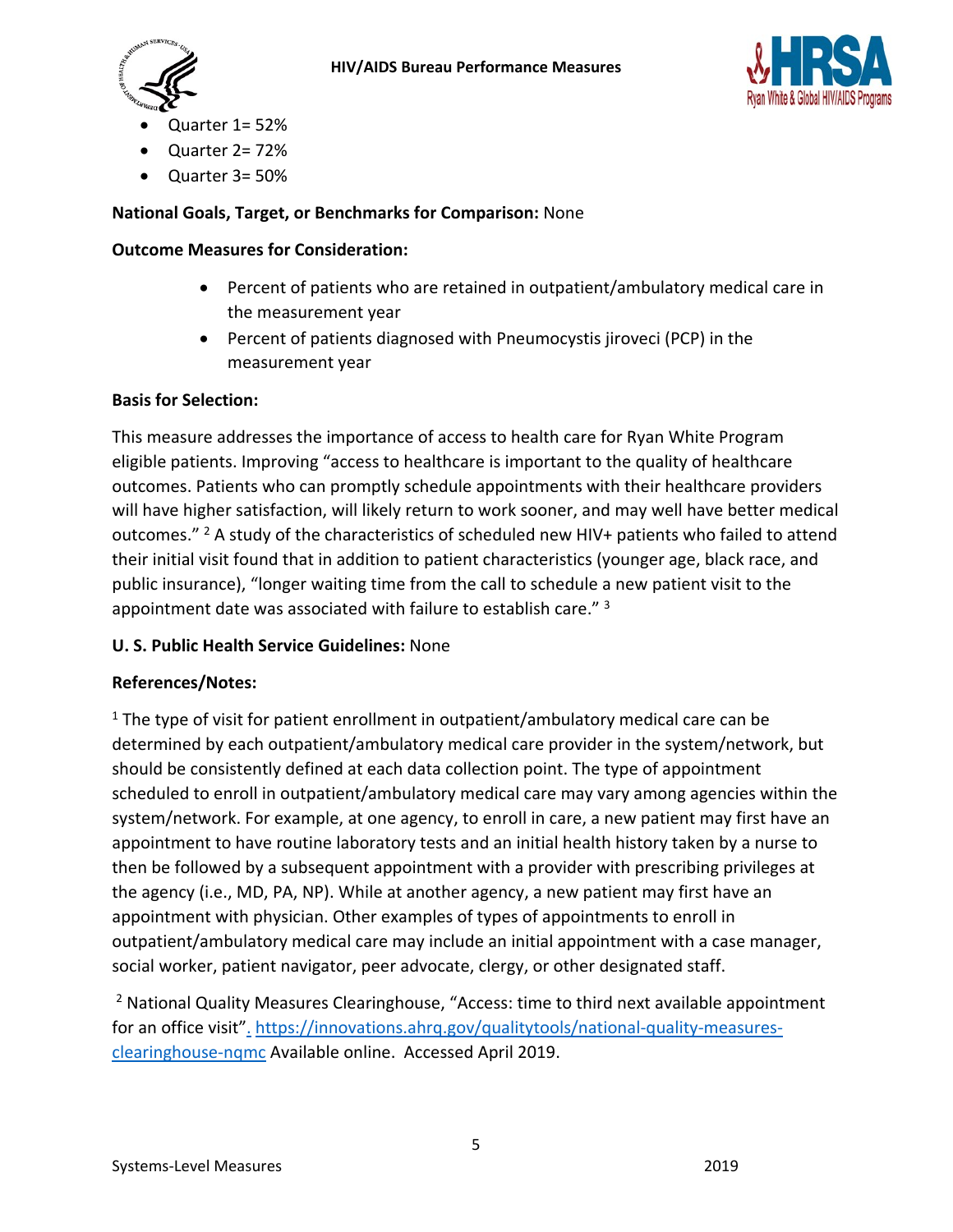

<sup>3</sup> Mugavero MJ, Lin HY, Alison JJ, et al. Failure to Establish HIV Care: Characterizing the "No Show" Phenomenon. Clinical Infectious Diseases. 2007; 45:127-130.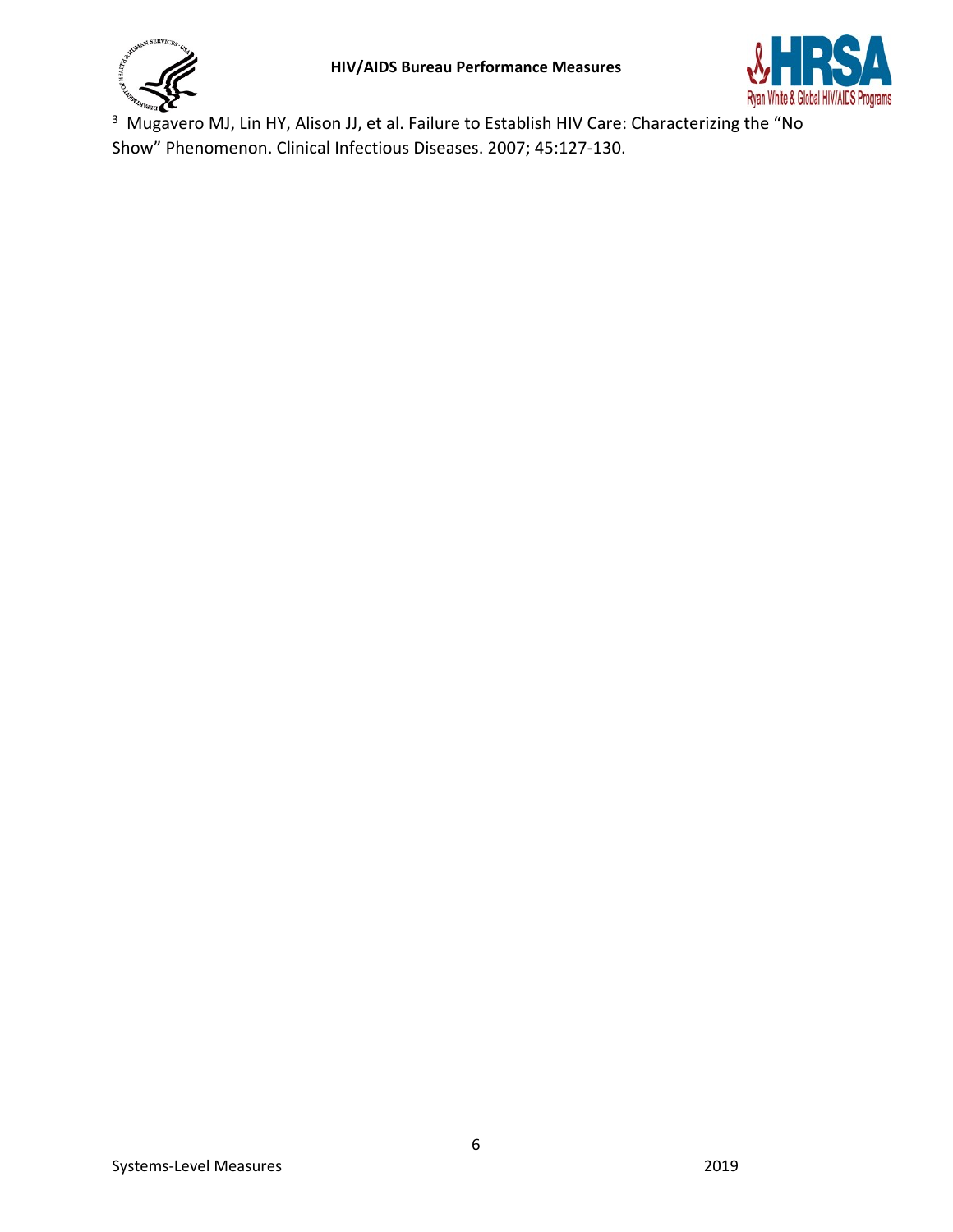



# <span id="page-6-0"></span>**Performance Measure: HIV Test Results for PLWHA National Quality Forum #:** None

Description: Percentage of individuals who test positive<sup>1</sup> for HIV who are given their HIVantibody test results in the measurement year

**Numerator:** Number of individuals who are tested in the system/network who test positive<sup>1</sup> for HIV and who are given their HIV antibody test results in the measurement year.

**Denominator:** Number of individuals who are tested in the system/network and who test positive<sup>1</sup> for HIV in the measurement year.

# **Patient Exclusions:**

- 1. Patients who test negative for HIV antibodies
- 2. Patients who receive an indeterminate HIV antibody test result
- 3. Patients who are already aware of a positive confirmatory test (i.e., confirmatory test at first medical care visit)
- 4. Patients who are less than 13 years of age

# **Data Elements:**

# *For each agency:*

- 1. Was the patient tested for HIV infection during the measurement year? (Y/N)
	- a. If yes, did the patient have a positive confirmatory test1? (Y/N)
		- i. If yes, was the patient given his/her confirmatory test result in the measurement year? (Y/N)

# *For the system:*

- 1. How many patients were tested for HIV infection within the system/network in the measurement year?
	- a. How many patients had positive confirmatory tests?
		- i. Of those patients, how many received the confirmatory test results?

# **Data Sources:**

- Data reports required by HRSA/HAB, such as the Ryan White Data Report (RDR) and Ryan White HIV/AIDS Program Services Report (RSR), may provide useful data regarding the number of patients identified receiving HIV antibody testing at the system level.
- Electronic databases, such as CAREWare, Lab Tracker, PEMS, Electronic Medical Record/Electronic Health Record
- Surveillance data systems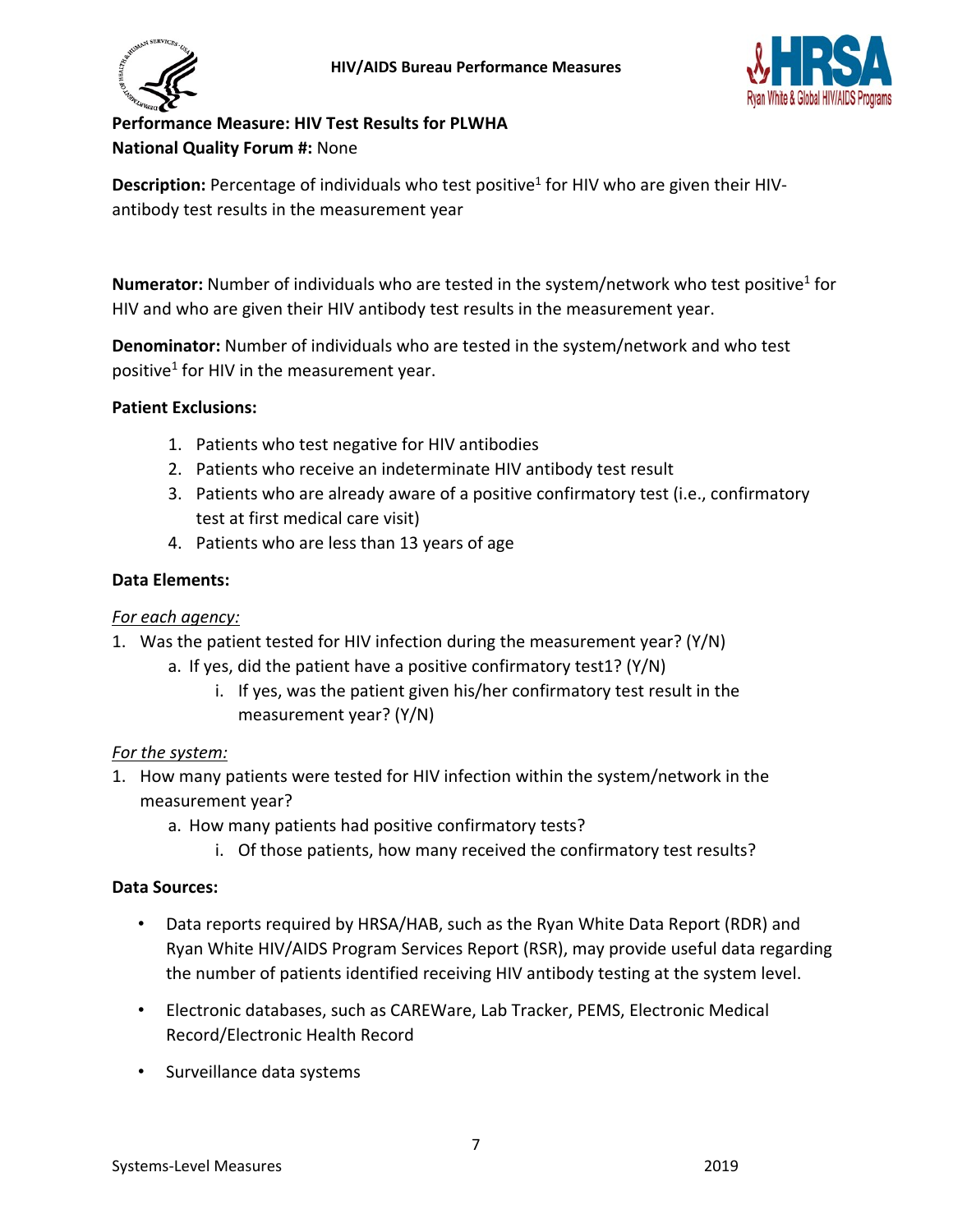



### **National Goals, Targets, or Benchmarks for Comparison:** None

#### **Outcome Measures for Consideration:**

- Percent of patients entering outpatient/ambulatory medical care with an AIDS diagnosis in the measurement year
- Percent of HIV+ patients linked to outpatient/ambulatory medical care in the measurement year

#### **Basis for Selection:**

HAB HIV Performance Measures: Systems-Level "The U.S. Preventive Services Task Force recommended that clinicians screen for HIV all adults and adolescents at increased risk for HIV, on the basis that when HIV is diagnosed early, appropriately timed interventions, particularly HAART, can lead to improved health outcomes, including slower clinical progression and reduced mortality….Timely access to diagnostic HIV test results also improves health outcomes. Diagnostic testing in health care settings continues to be the mechanism by which nearly half of new HIV infections are identified…. Persons with a diagnosis of HIV infection need a thorough evaluation of their clinical status and immune function to determine their need for antiretroviral treatment or other therapy. HIV-infected persons should receive or be referred for clinical care promptly, consistent with HSPHS guidelines for management of HIV-infected persons."<sup>2</sup>

The Ryan White HIV/AIDS Treatment Extension Act of 2009 (P.L. 111-87) further emphasized the importance of identifying individuals with HIV/AIDS who do not know their HIV status, making them aware of their status, and referring them into treatment and care.<sup>3</sup>

### **U.S. Public Health Service Guidelines:**

"Diagnostic HIV testing and opt-out health screening [should] be a part of routine clinical care in all health-care settings while also preserving the patient's option to decline HIV testing and ensuring a provider-patient relationship conducive to optimal clinical and preventive care…The central goal of HIV screening in a health-care setting is to maximize the number of persons who are aware of their HIV infection and receive care and prevention services. Definitive mechanisms should be established to inform patients of their test results…HIV-positive test results should be communicated confidentially through personal contact by a clinician, nurse, mid-level practitioner, counselor or other skilled staff…Active efforts are essential to ensure that HIV-infected patients receive their positive tests results and linkages to clinical care, counseling, support, and prevention services"<sup>2</sup>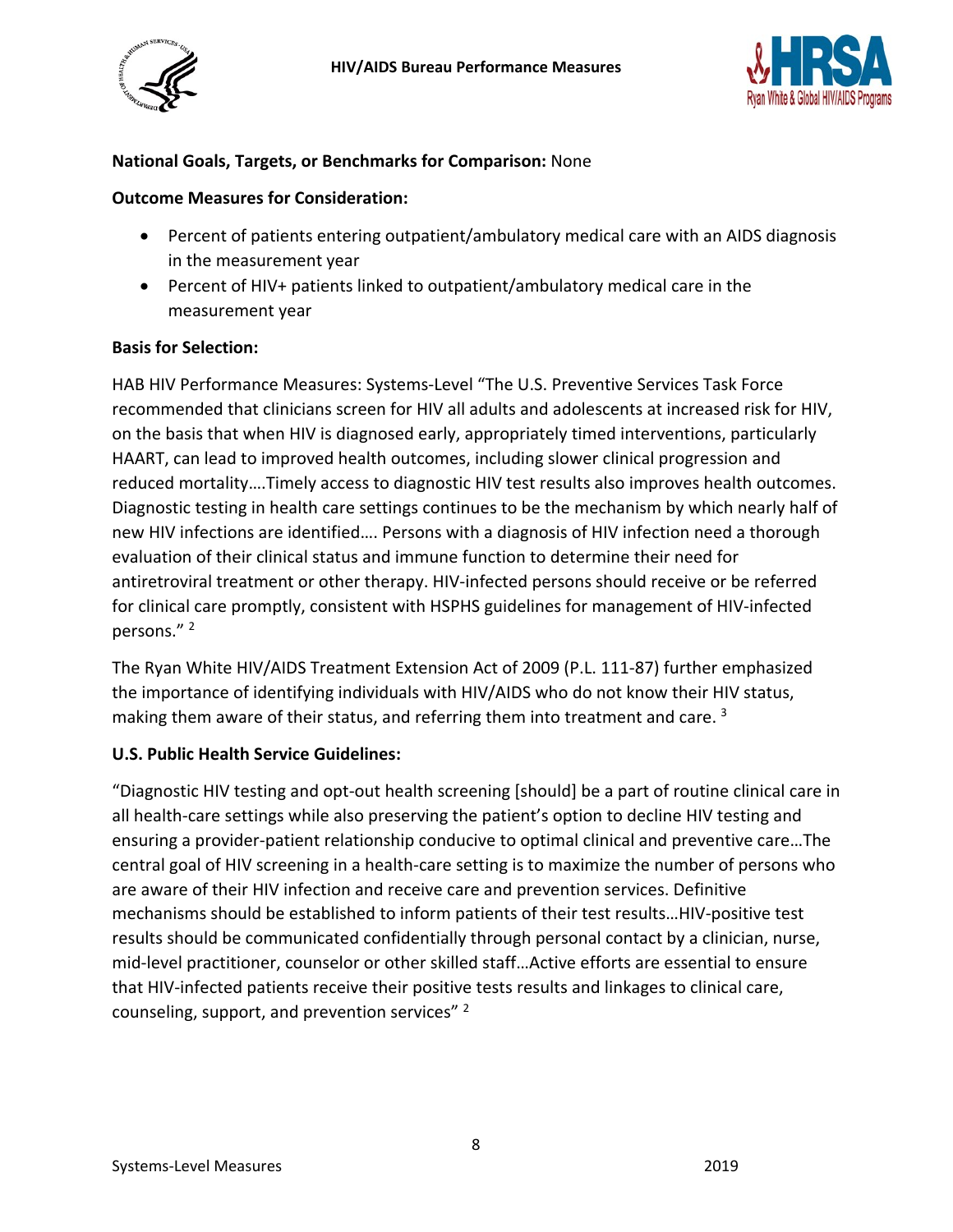



<sup>1</sup> "Test positive" includes only a confirmatory HIV test, regardless of the test used.

<sup>2</sup> Centers for Disease Control and Prevention. Revised Recommendations for HIV Testing of Adults, Adolescents, and Pregnant Women in Health-Care Settings. [MMWR 2006:55 MMWR](https://www.cdc.gov/mmwr/indrr_2006.html)  [Recommendations and Reports: Past Volume \(2006\)](https://www.cdc.gov/mmwr/indrr_2006.html) (No. RR-14):1-17 Accessed April 2019.

<sup>3</sup> "Ryan White HIV/AIDS Treatment Extension Act of 2009". (P.L. 111-87), 42 USC 201. TITLE [XXVI—HIV HEALTH CARE SERVICES PROGRAM](https://hab.hrsa.gov/sites/default/files/hab/About/RyanWhite/legislationtitlexxvi.pdf)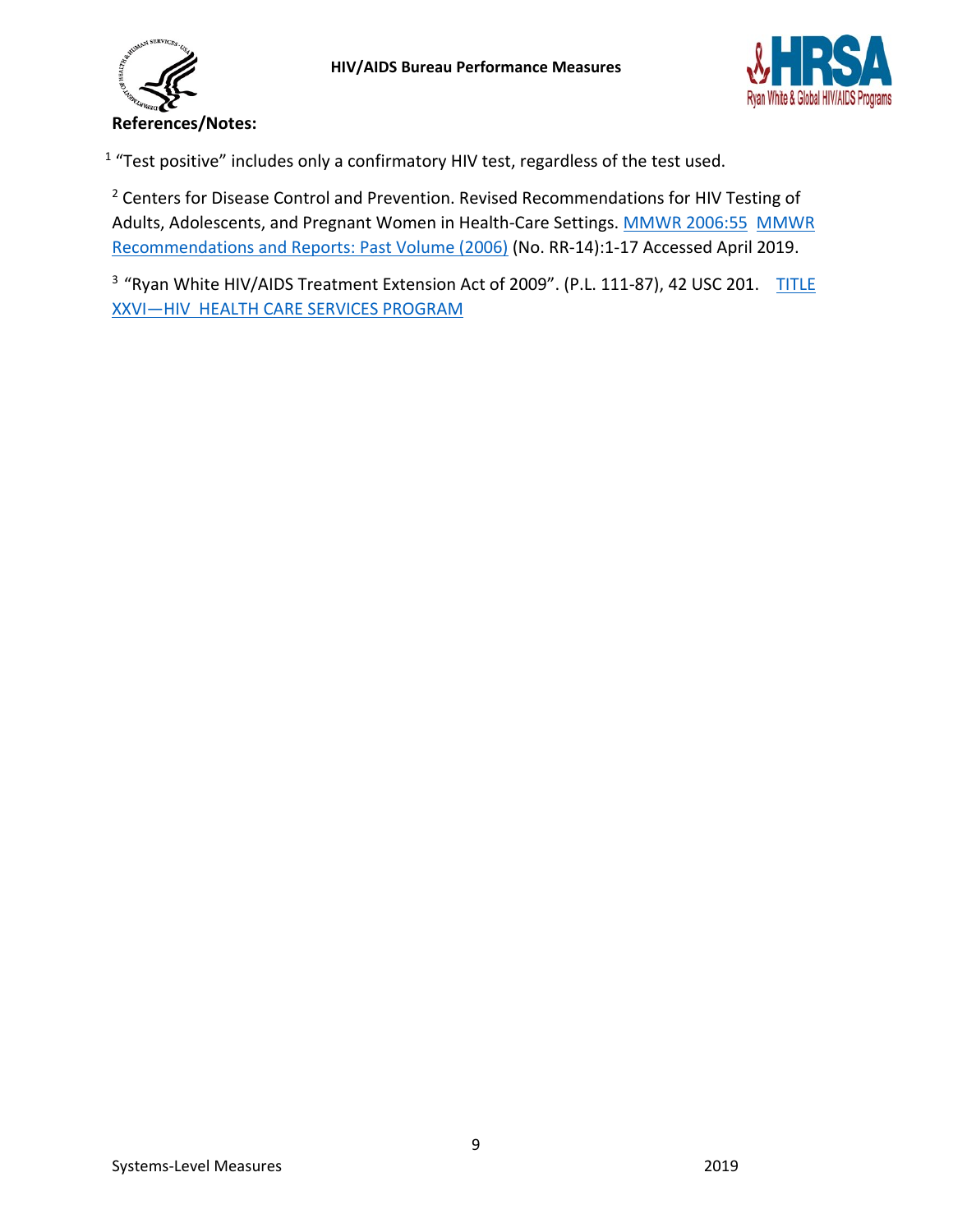



<span id="page-9-0"></span>**Performance Measure: HIV Positivity National Quality Forum#:** None

**Description:** Percentage of HIV positive tests in the measurement year

**Numerator:** Number of HIV positive tests in the 12-month measurement period

**Denominator:** Number of HIV tests conducted in the 12-month measurement period

**Patient Exclusions:** None

#### **Data Elements:**

- 1. Number of HIV tests conducted in the measurement year
	- i. Of the number of HIV tests conducted, number that were HIV positive

#### **Comparison Data:** None

#### **U.S. Department of Health and Human Services Guidelines:** None Available

#### **Use in Other Federal Programs:**

U.S. Department of Health and Human Services HIV measures: [http://blog.aids.gov/ Secretary](http://blog.aids.gov/2012/08/secretary-sebelius-approves-indicators-for-monitoring-hhs-funded-hiv-services.html) [Sebelius Approves Indicators for Monitoring HHS-Funded HIV Services](http://blog.aids.gov/2012/08/secretary-sebelius-approves-indicators-for-monitoring-hhs-funded-hiv-services.html)

**References/Notes:** None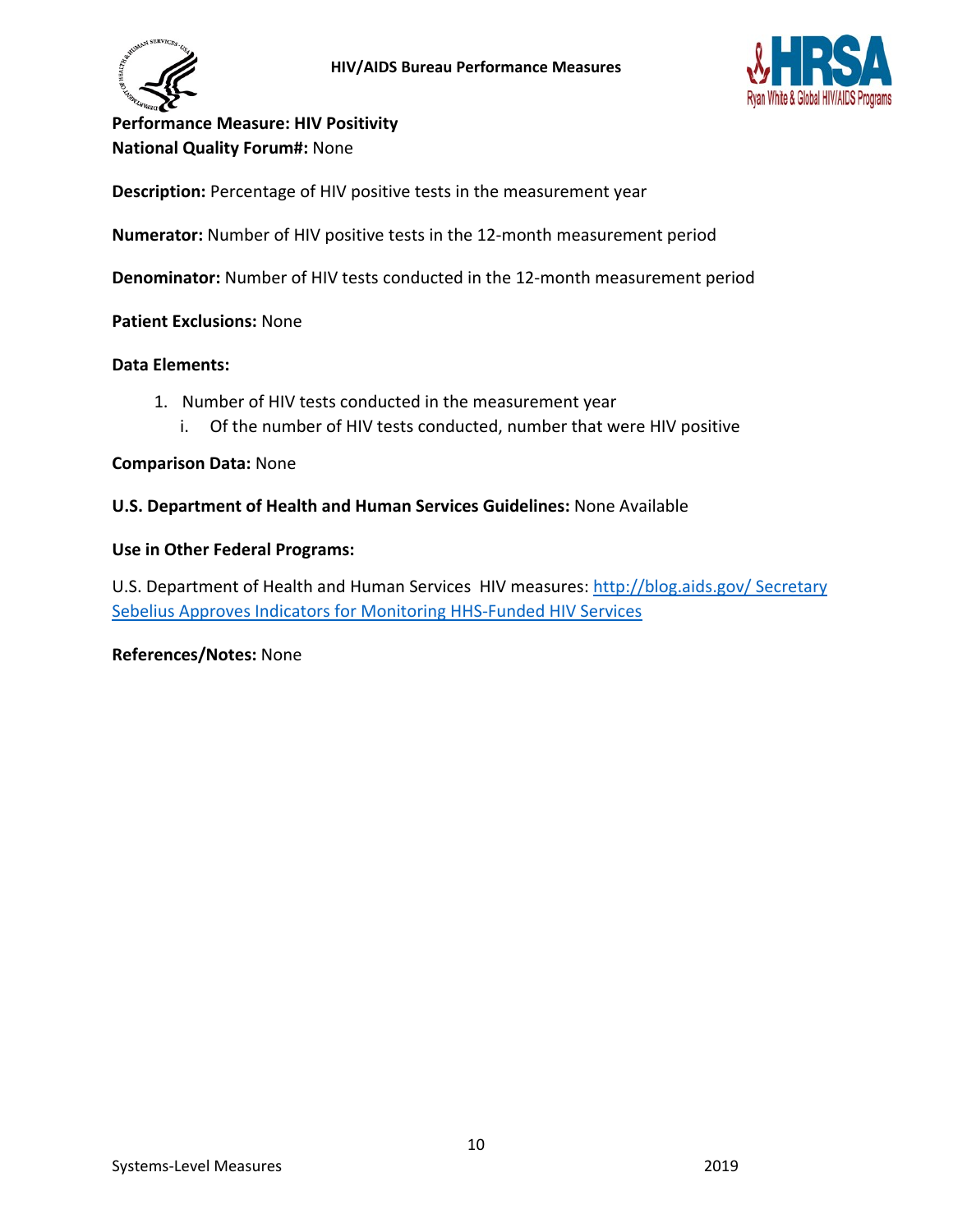



# <span id="page-10-0"></span>**Performance Measure: Late HIV Diagnosis1 National Quality Forum #: 1999**

**Description:** Percentage of patients with a diagnosis if Stage 3 HIV (AIDS) within 3 months if diagnosis of HIV

**Numerator:** Number of persons with a diagnosis of Stage 3 HIV infection (AIDS) within 3 months of diagnosis of HIV infection in the 12- month measurement period

**Denominator:** Number of persons with an HIV diagnosis in the 12-month measurement period

# **Patient Exclusions:** None

# **Data Elements:**

- 1. Does the patient receive an initial diagnosis of HIV in the measurement year? (Y/N)
	- a. Did the patient receive a diagnosis of Stage 3 HIV (AIDS) within 3 months of his/her initial diagnosis of HIV? (Y/N)

# **Comparison Data:** None Available

# **U.S. Department of Health and Human Services Guidelines:**

Adult guidelines: <sup>2</sup> "Fundamental to earlier initiation of ART recommended in these guidelines is the assumption that HIV will be diagnosed early in the course of the disease. Unfortunately, in some patients, HIV infection is not diagnosed until the later stages of the disease. Despite the recommendations for routine, opt-out HIV screening in the health care setting regardless of perceptions about a patient's risk of infection and the gradual increase in CD4 counts at first presentation in care, median CD4 count of newly diagnosed patients remains below 350 cells/mm<sup>3</sup>. Diagnosis of HIV infection is delayed more in nonwhites, those who use injection drugs, and older adults than in other populations, and many individuals in these groups develop AIDS-defining illnesses within 1 year of diagnosis. Therefore, to ensure that the current treatment guidelines have maximum impact, routine HIV screening per current Centers for Disease Control and Prevention recommendations is essential. It is also critical that all patients who receive an HIV diagnosis are educated about HIV disease and linked to care for full evaluation, follow-up, and management as soon as possible. Once patients are in care, focused effort is required to initiate ART and retain them in the health care system so that the individuals with HIV and their sexual partners can fully benefit from early diagnosis and treatment."

# **Use in Other Federal Programs:**

U.S. Department of Health and Human Services HIV measures: [Secretary Sebelius Approves](http://blog.aids.gov/2012/08/secretary-sebelius-approves-indicators-for-monitoring-hhs-funded-hiv-services.html)  [Indicators for Monitoring HHS-Funded HIV Services](http://blog.aids.gov/2012/08/secretary-sebelius-approves-indicators-for-monitoring-hhs-funded-hiv-services.html)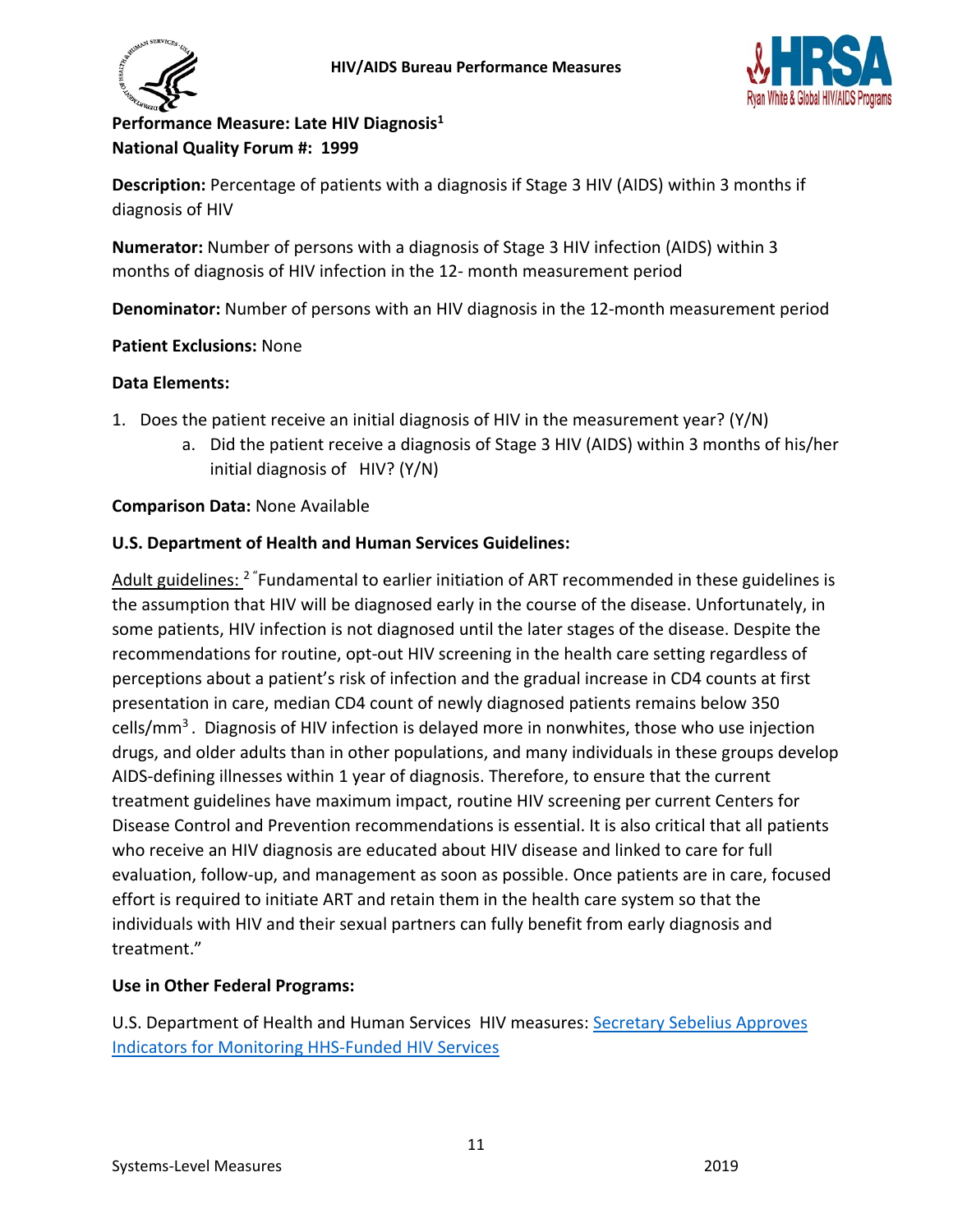



<sup>1</sup>The HIV/AIDS Bureau did not develop this measure. The Centers for Disease Control and Prevention (CDC) developed this measure. More information is available at: National Quality [Forum](http://www.qualityforum.org/QPS/QPSTool.aspx) (NQF Measure #1999)

<sup>2</sup>Panel on Antiretroviral Guidelines for Adults and Adolescents[. Guidelines for the Use of](http://aidsinfo.nih.gov/ContentFiles/AdultandAdolescentGL.pdf) [Antiretroviral Agents in Adults and Adolescents](http://aidsinfo.nih.gov/ContentFiles/AdultandAdolescentGL.pdf) with HI[V.](http://aidsinfo.nih.gov/ContentFiles/AdultandAdolescentGL.pdf) Department of Health and Human Services. Available online. Section Accessed May 2, 2019. E-3.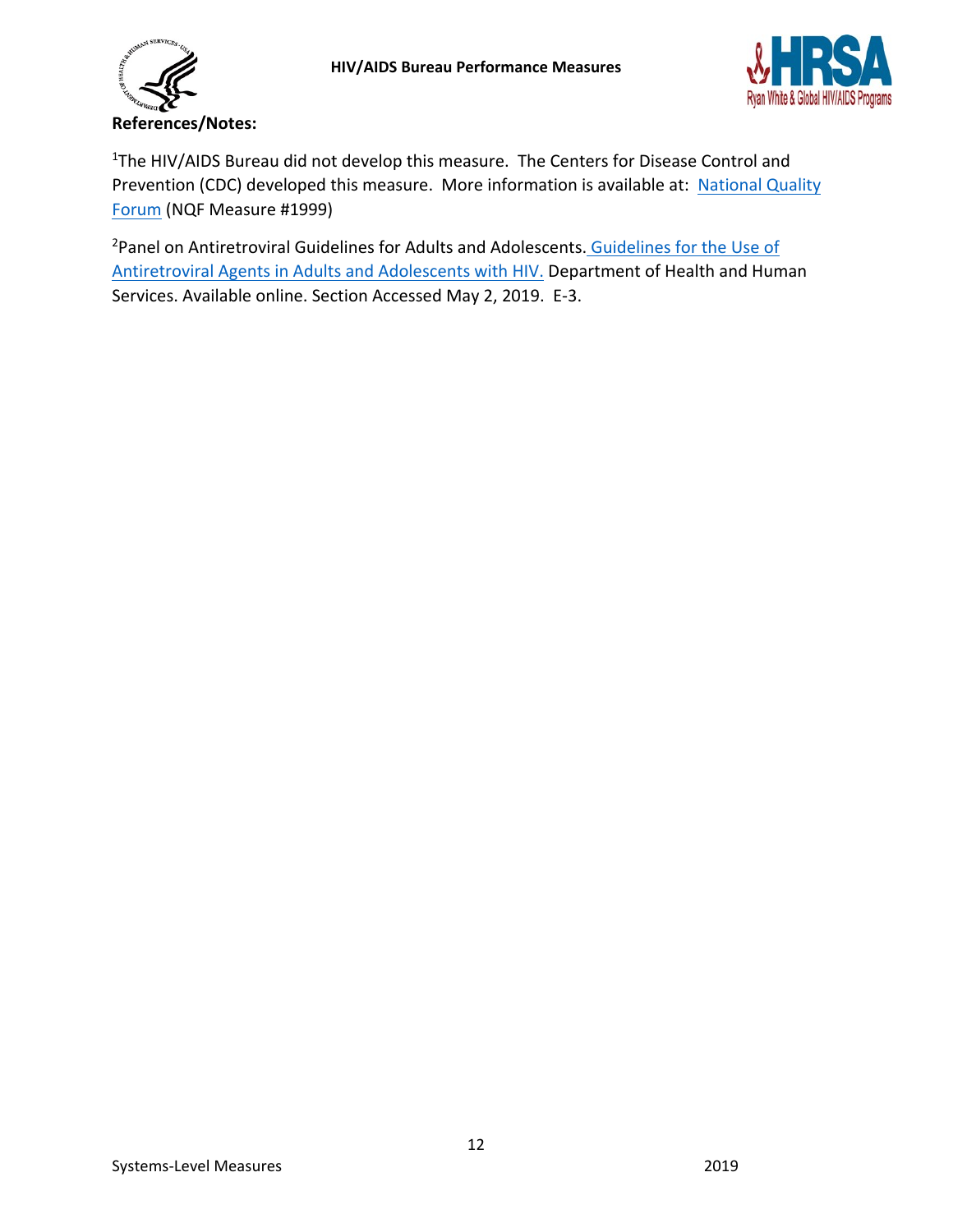



<span id="page-12-0"></span>**Performance Measure: Linkage to HIV Medical Care National Quality Forum #:** None

**Description:** Percentage of patients, regardless of age, who attended a routine HIV medical care visit within 1 month of HIV diagnosis

**Numerator:** Number of patients who attended a routine HIV medical care visit within 1 month of HIV diagnosis

**Denominator:** Number of patients, regardless of age, with an HIV diagnosis in the 12- month measurement year

**Patient Exclusions:** None

### **Data Elements:**

- 1. Did the patient, regardless of age, receive a diagnosis of HIV in the measurement year? (Y/N)
	- a. Did the patient have at least one routine HIV medical care visit within 1 month of a diagnosis of HIV? (Y/N)

### **Comparison Data:**

National HIV/AIDS Strategy: Updated to 2020: Indicator 4: Increase the percentage of newly diagnosed persons linked to HIV medical care within one month of diagnosis to at least 85 percent. The NHAS Indicator and Progress for the National HIV/AIDS Strategy: Updated to 2020 located at: [https://www.hiv.gov/federal-response/national-hiv-aids-strategy/nhas-update.](https://www.hiv.gov/federal-response/national-hiv-aids-strategy/nhas-update) Reports annual performance targets of: 2012 as 71.7%; 2013 as 72.4%; 2014 as 73.9%; 2015 as 75.4% 2016 as 76.9% 2017 as 78.3% 2018 as 80.6% 2019 as 82.8% and 2020 as 85%.

# **U.S Department of Health and Human Services Guidelines:**

# <sup>1</sup>*Recommendations for HIV prevention with adults and adolescents with HIV in the United States, 2014:*

"A growing body of evidence indicates that early initiation of HIV medical care and antiretroviral treatment (ART) and sustained high adherence to ART improve health outcomes and survival rates and can prevent HIV transmission<sup>1-8</sup>(see Section 5, Treatment).Starting HIV medical care shortly after diagnosis and sustaining long-term care also provides opportunities to offer risk-reduction interventions, partner services,\*sexually transmitted disease (STD) services, and other services to prevent HIV transmission.<sup>9-19</sup>Some studies show that persons who stay in care during their first year of outpatient HIV medical care are more likely to start ART than persons with early lapses in care, have high adherence to ART, achieve virologic suppression, and practice safer sexual behaviors.  $3,7,20,21$ "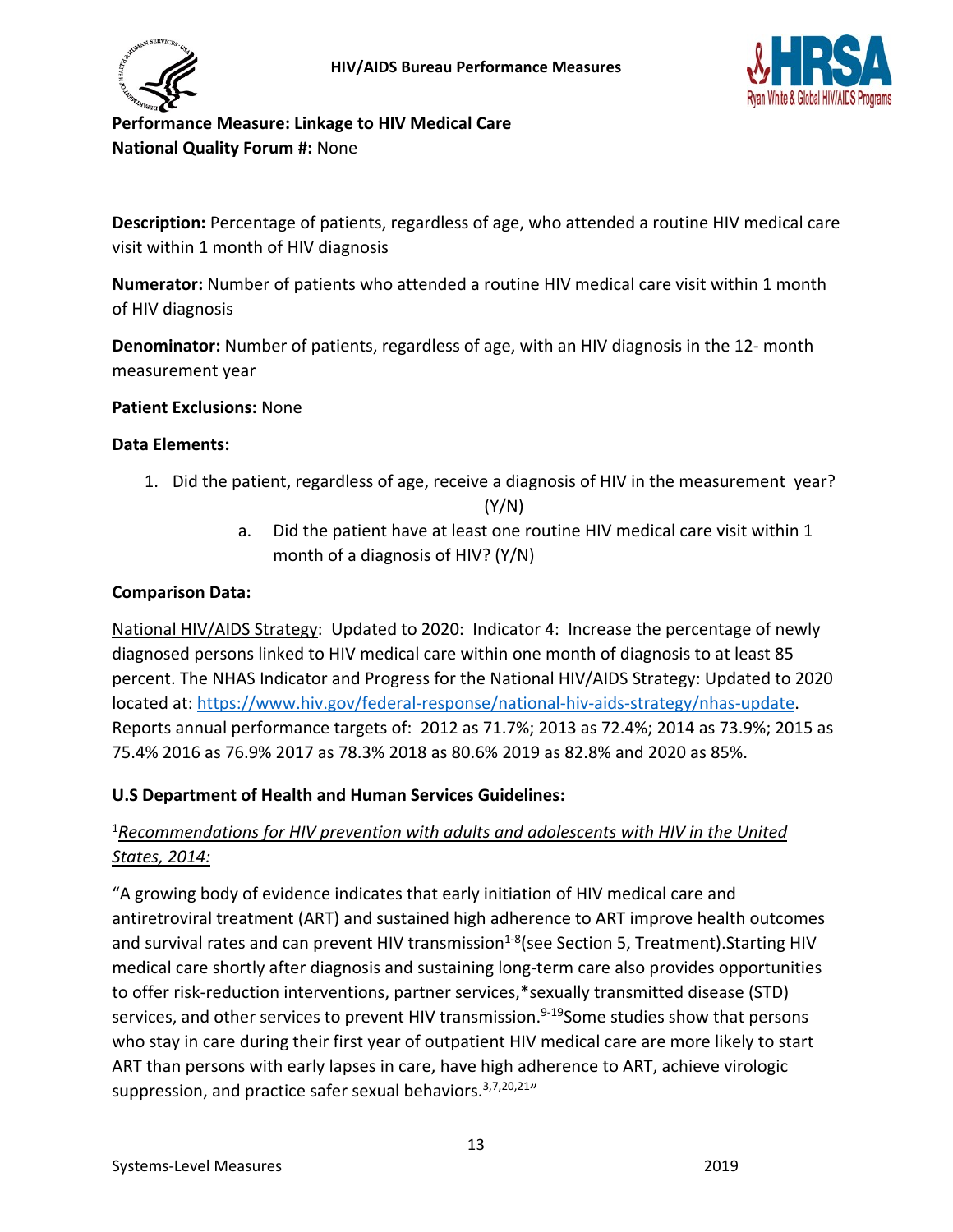



\*Partner services include an array of voluntary services for persons with HIV or STD and their sex and drug-injection partners that are intended to reduce HIV transmission: interviewing persons with HIV to obtain information to contact or locate their sex and drug-injection partners; notifying partners of possible HIV exposure; offering testing for HIV, sexually transmitted diseases, and other infections; providing condoms, prevention information, and counseling; and providing help in obtaining risk-reduction services, HIV medical care, and other medical and social services

1. Cheever LW. Engaging HIV-infected patients in care: their lives depend on it. Clin Infect Dis 2007; 44(11):1500-1502.

2. Cohen MS, et al. Prevention of HIV-1 infection with early antiretroviral therapy. N Engl J Med 2011; 365(6):493-505.

3. Metsch LR, et al. HIV transmission risk behaviors among HIV-infected persons who are successfully linked to care. Clin Infect Dis 2008; 47(4):577-584.

4. Thompson MA, et al. Antiretroviral treatment of adult HIV infection: 2012 recommendations of the International Antiviral Society-USA Panel. JAMA2012; 308(4):387-402.

5. Tripathi A, et al. The impact of retention in early HIV medical care on viro-immunological parameters and survival: a statewide study. AIDS Res Human Retroviruses 2011; 27(7):751-758.

6. Panel on Antiretroviral Guidelines for Adults and Adolescents[. Guidelines for the Use of](https://aidsinfo.nih.gov/guidelines/html/1/adult-and-adolescent-arv-guidelines/10/initiation-of-antiretroviral-therapy) [Antiretroviral Agents in Adults and Adolescents](https://aidsinfo.nih.gov/guidelines/html/1/adult-and-adolescent-arv-guidelines/10/initiation-of-antiretroviral-therapy) with HIV. Accessed May 2, 2019.

7. Ulett KB, et al. The therapeutic implications of timely linkage and early retention in HIV care. AIDS Patient Care STDS2009; 23(1):41-49.

8. The White House Office of National AIDS Policy. National HIV/AIDS strategy for the United States[. National HIV/AIDS Strategy: Updated to 2020](https://www.hiv.gov/federal-response/national-hiv-aids-strategy/nhas-update) Accessed May 2, 2019. National HIV/AIDS Strategy for the United States Updated to 2020. [NATIONAL HIV/AIDS STRATEGY for the UNITED](https://files.hiv.gov/s3fs-public/nhas-update.pdf)  [STATES:](https://files.hiv.gov/s3fs-public/nhas-update.pdf) Accessed May 2, 2019.

9. Cain LE, et al. When to initiate combined antiretroviral therapy to reduce mortality and AIDSdefining illness in HIV-infected persons in developed countries: an observational study. Ann Intern Med2011; 154(8):509-515.

10. Centers for Disease Control and Prevention. Recommendations for partner services programs for HIV infection, syphilis, gonorrhea, and chlamydial infection. MMWR2008; 57(RR-9):1-83.

11. Centers for Disease Control and Prevention. [Sexually transmitted diseases treatment](https://www.cdc.gov/std/tg2015/tg-2015-print.pdf) [guidelines, 2015.](https://www.cdc.gov/std/tg2015/tg-2015-print.pdf) MMWR2015; 64(3).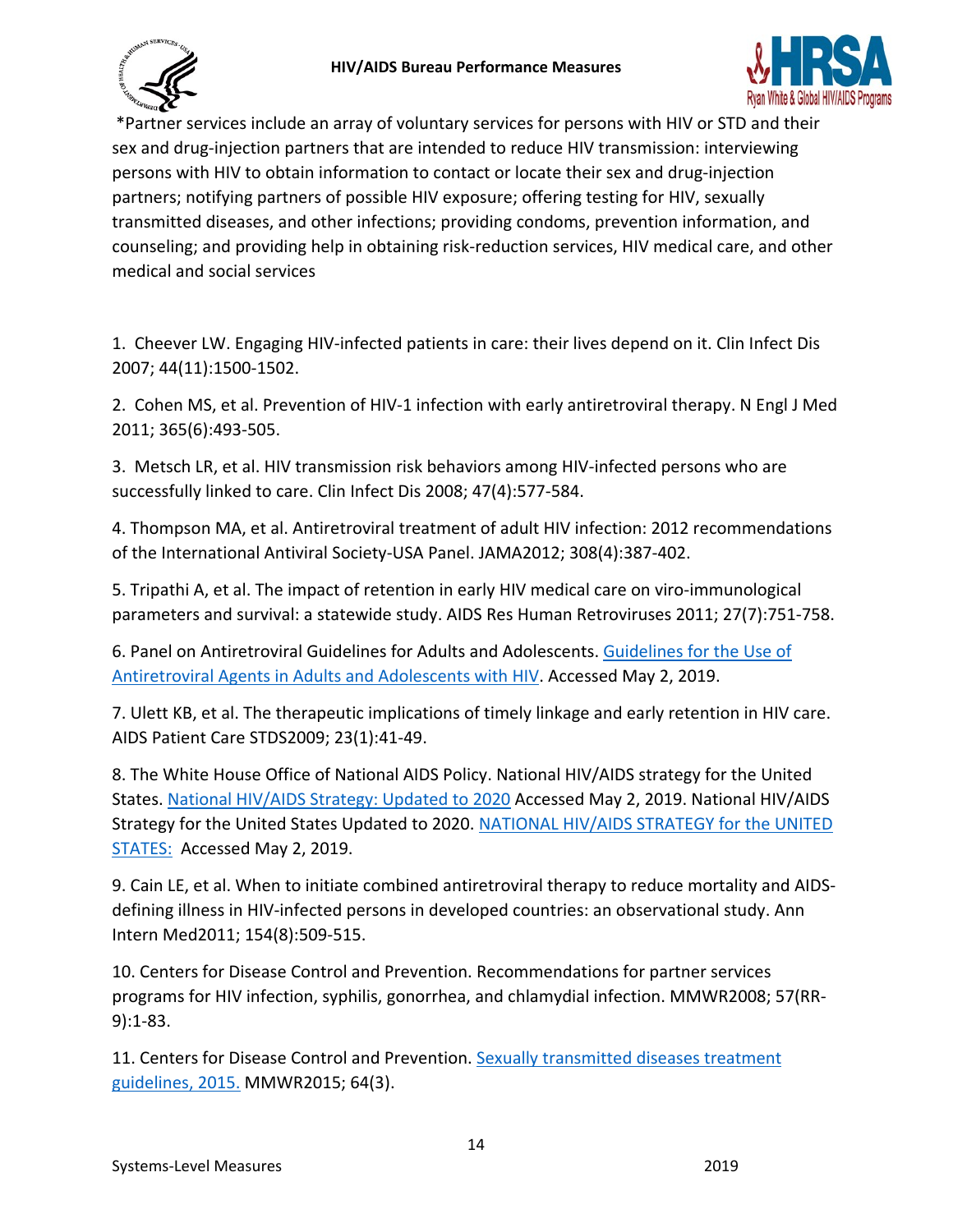



12. Giordano TP, et al. The population effectiveness of highly active antiretroviral therapy: are good drugs good enough? Curr HIV/AIDS Rep2005; 2(4):177-183.

13. HIV Prevention Trials Network. HPTN 052: [a randomized trial to evaluate the](https://hptn.org/research/studies/hptn052) [effectiveness](https://hptn.org/research/studies/hptn052)  [of antiretroviral therapy plus HIV primary care versus HIV primary care](https://hptn.org/research/studies/hptn052) [alone to prevent the](https://hptn.org/research/studies/hptn052)  [sexual transmission of HIV-1 in serodiscordant couples.](https://hptn.org/research/studies/hptn052) 2012. Accessed May 2, 2019.

14. Kitahata MM, et al. Effect of early versus deferred antiretroviral therapy for HIV on survival. N Engl J Med2009; 360(18):1815-1826.

15. Marrazzo JM, et al. HIV prevention in clinical care settings: 2014 recommendations of the International Antiviral Society–USA Panel. JAMA2014; 312(4):390-409.

16. Sterne JA, et al. Timing of initiation of antiretroviral therapy in AIDS-free HIV-1-infected patients: a collaborative analysis of 18 HIV cohort studies. Lancet 2009; 373(9672):13521363.

17. U.S. Department of Health and Human Services. [Treating HIV-infected people with](https://www.nih.gov/news-events/news-releases/treating-hiv-infected-people-antiretrovirals-significantly-reduces-transmission-partners) [antiretrovirals significantly reduces transmission to partners.](https://www.nih.gov/news-events/news-releases/treating-hiv-infected-people-antiretrovirals-significantly-reduces-transmission-partners) [F](https://www.nih.gov/news-events/news-releases/treating-hiv-infected-people-antiretrovirals-significantly-reduces-transmission-partners)indings result from NIH-funded international study. NIH News 2011. Accessed May 2, 2019.

18. Vernazza PL, et al. Potent antiretroviral treatment of HIV-infection results in suppression of the seminal shedding of HIV. The Swiss HIV Cohort Study. AIDS2000; 14(2):117-121.

19. Walensky RP, et al. The survival benefits of AIDS treatment in the United States. J Infect Dis 2006; 194(1):11-19.

20. Mugavero MJ, et al. Missed visits and mortality among patients establishing initial outpatient HIV treatment. Clin Infect Dis 2009; 48(2):248-256.

21. Giordano TP, et al. Retention in care: a challenge to survival with HIV infection. Clin Infect Dis 2007; 44(11):1493-1499.

# **Use in Other Federal Programs:**

[National HIV/AIDS Strategy: Updated to 2020](https://www.aids.gov/federal-resources/national-hiv-aids-strategy/overview/index.html) Indicator 4 - Increase the percentage of newly diagnosed persons linked to HIV medical care within one month of their HIV diagnosis to at least 85 percent.

# **References/Notes:**

<sup>1</sup>Centers for Disease Control and Prevention, Health Resources and Services Administration, National Institutes of Health, American Academy of HIV Medicine, Association of Nurses in AIDS Care, International Association of Providers of AIDS Care, the National Minority AIDS Council, and Urban Coalition for HIV/AIDS Prevention Services. [Recommendations for HIV Prevention](https://stacks.cdc.gov/view/cdc/44064) [with Adults and Adolescents with HIV in the United States, 2014.](https://stacks.cdc.gov/view/cdc/44064) Accessed May 2, 2019.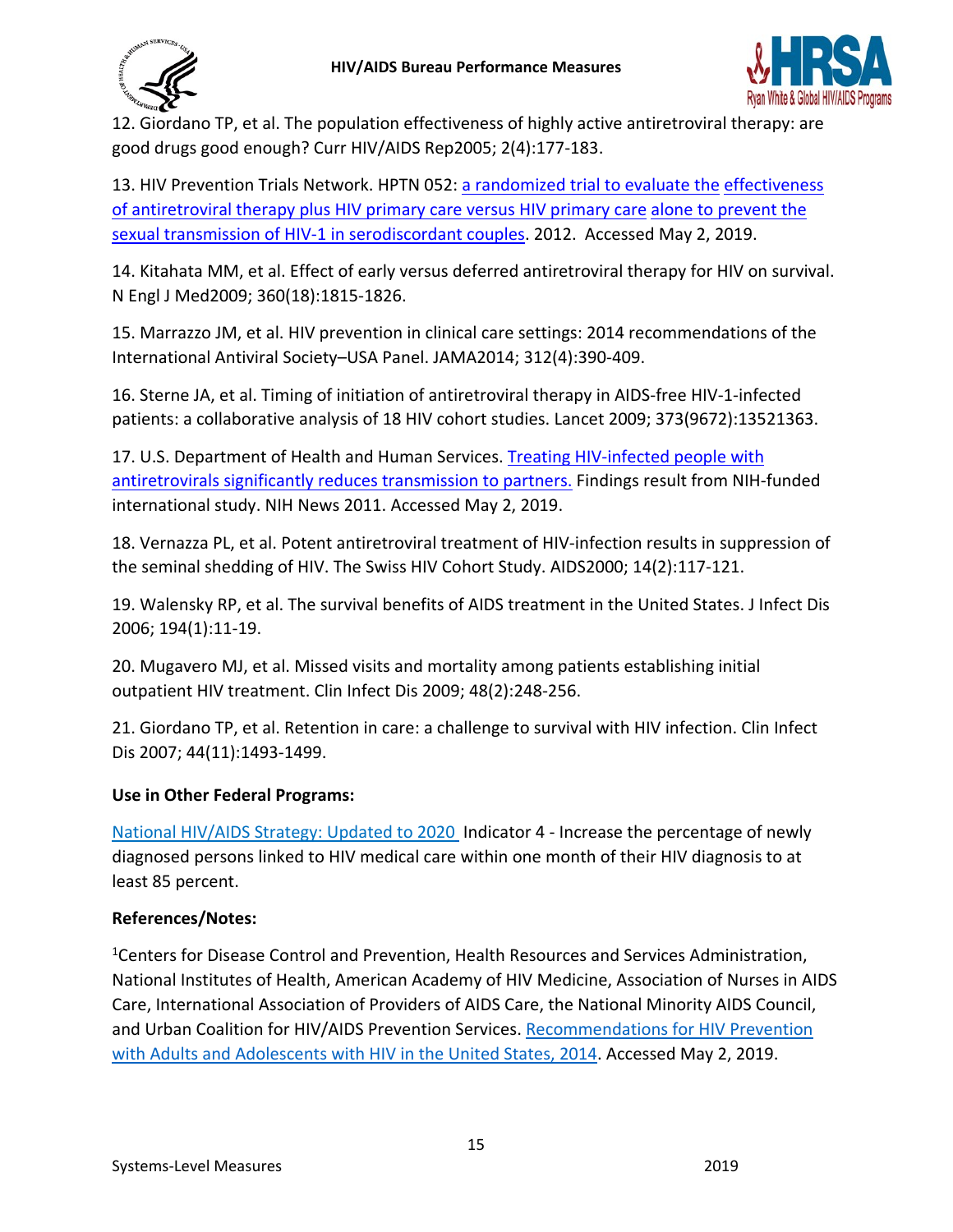



# <span id="page-15-0"></span>**Performance Measure: Housing Status National Quality Forum #:** None

**Description:** Percentage of patients who attended a routine HIV medical care visit within 3 months of HIV diagnosis

**Numerator:** Number of persons with an HIV diagnosis who were homeless or unstably housed in the 12-month measurement period

**Denominator:** Number of persons with an HIV diagnosis receiving HIV services in the last 12 months

### **Patient Exclusions:** None

### **Data Elements:**

- 1. Does the patient have a diagnosis of HIV? (Y/N)
	- a. Did the patient have at least one HIV service during the measurement year? (Y/N)
		- i. Was the patient homeless or unstably housed? (Y/N)

### **Comparison Data:** None Available

### **U.S. Department of Health and Human Services Guidelines:**

Adult Guidelines: 1 "Patients living with HIV infection often must cope with many social, psychiatric, and medical issues that are best addressed through a patient-centered, multidisciplinary approach to the disease. The baseline evaluation should include an evaluation of the patient's readiness for ART, including an assessment of high-risk behaviors, substance abuse, social support, mental illness, comorbidities, economic factors (e.g., unstable housing), medical insurance status and adequacy of coverage, and other factors that are known to impair adherence to ART and increase the risk of HIV transmission. Once evaluated, these factors should be managed accordingly. The baseline evaluation should also include a discussion of risk reduction and disclosure to sexual and/or needle sharing partners, especially with untreated patients who are still at high risk of transmission."

**Use in Other Federal Programs:** U.S. Department of Health and Human Services HIV measures: [Secretary Sebelius Approves Indicators for Monitoring HHS-Funded HIV Services](http://blog.aids.gov/2012/08/secretary-sebelius-approves-indicators-for-monitoring-hhs-funded-hiv-services.html)

### **References/Notes:**

<sup>1</sup> Panel on Antiretroviral Guidelines for Adults and Adolescents. [Guidelines for the Use of](https://aidsinfo.nih.gov/contentfiles/lvguidelines/adultandadolescentgl.pdf)  [Antiretroviral Agents in Adults and Adolescents with HIV.](https://aidsinfo.nih.gov/contentfiles/lvguidelines/adultandadolescentgl.pdf) [D](http://aidsinfo.nih.gov/ContentFiles/AdultandAdolescentGL.pdf)epartment of Health and Human Services. Section accessed May 3, 2019. B-18.